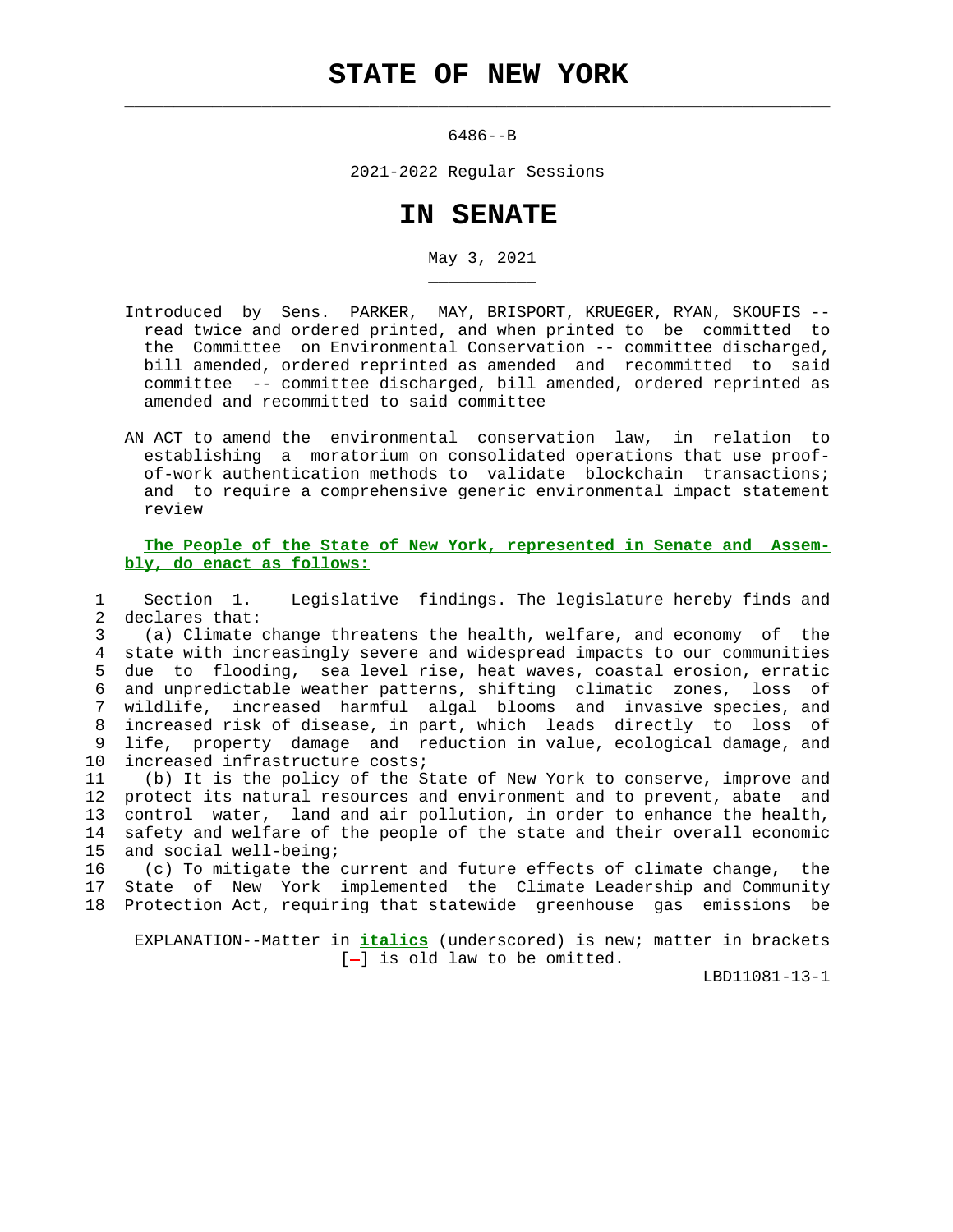1 reduced eighty-five percent by 2050 and that the state has net zero 2 emissions in all sectors of the economy by that time;

 3 (d) Data centers running proof-of-work authentication methods to vali- 4 date blockchain transactions are an expanding industry in the State of 5 New York, often, but not exclusively, located in retired or converted 6 fossil fuel power stations, including in dormant peaker plants;

 7 (e) The magnitude of computer processing output required to authenti- 8 cate a single block of a blockchain with a proof-of-work method uses as<br>9 much energy as an average American household uses in a month. The annual much energy as an average American household uses in a month. The annual 10 global energy use for proof-of-work authentication is equivalent to that 11 of the country of Sweden and exceeds the energy consumption of all the 12 global activity of major tech companies like Amazon, Google, and Face- 13 book combined;

 14 (f) The continued and expanded operation of data centers running 15 proof-of-work authentication methods to validate blockchain transactions 16 will greatly increase the amount of energy usage in the State of New 17 York, and it is reasonable to believe the associated greenhouse gas 18 emissions will irreparably harm compliance with the Climate Leadership 19 and Community Protection Act in contravention of state law;

 20 (g) Consolidated operations that use proof-of-work authentication 21 methods to validate blockchain transactions often use large amounts of 22 water, which, when discharged, can raise the temperature of adjacent 23 water bodies to levels that harm aquatic life, including fish species 24 that are important for local tourism, and may increase the amount and 25 frequency of harmful algal blooms on lakes, ponds and streams; and

 26 (h) Many fossil fuel power plants have been shut down across the state 27 in recent years due to reduced energy demand, improved transmission 28 capacity and non-economic carbon-based fuel sources. Consolidated oper- 29 ations that use proof-of-work authentication methods to validate block- 30 chain transactions are bringing these plants back online, with behind- 31 the-meter operations that greatly exceed the previous intermittent 32 usage, and can cause significant negative impacts to air quality espe- 33 cially in environmental justice communities.

 34 § 2. The environmental conservation law is amended by adding a new 35 section 19-0329 to read as follows:

36 **§ 19-0329. Moratorium on permit issuance and renewal.**

**1. The department shall not approve a new application for or issue a new permit pursuant to this article for an electric generating facility that utilizes a carbon-based fuel and that provides, in whole or in part, behind-the-meter electric energy consumed or utilized by a facili- ty that uses proof-of-work authentication methods to validate blockchain transactions.**

**2. The department shall not approve an application to renew an exist- ing permit or issue a renewal permit pursuant to this article for an electric generating facility that utilizes a carbon-based fuel and that provides, in whole or in part, behind-the-meter electric energy consumed or utilized by a facility that uses proof-of-work authentication methods to validate blockchain transactions if the renewal application seeks to increase or will allow or result in an increase in the amount of elec- tric energy consumed or utilized by a facility that uses proof-of-work authentication methods to validate blockchain transactions.** 52 § 3. Generic environmental impact statement. (a) The department of

 53 environmental conservation shall prepare, pursuant to article eight of 54 the environmental conservation law, a generic environmental impact 55 statement on statewide consolidated operations that use proof-of-work 56 authentication methods to validate blockchain transactions.